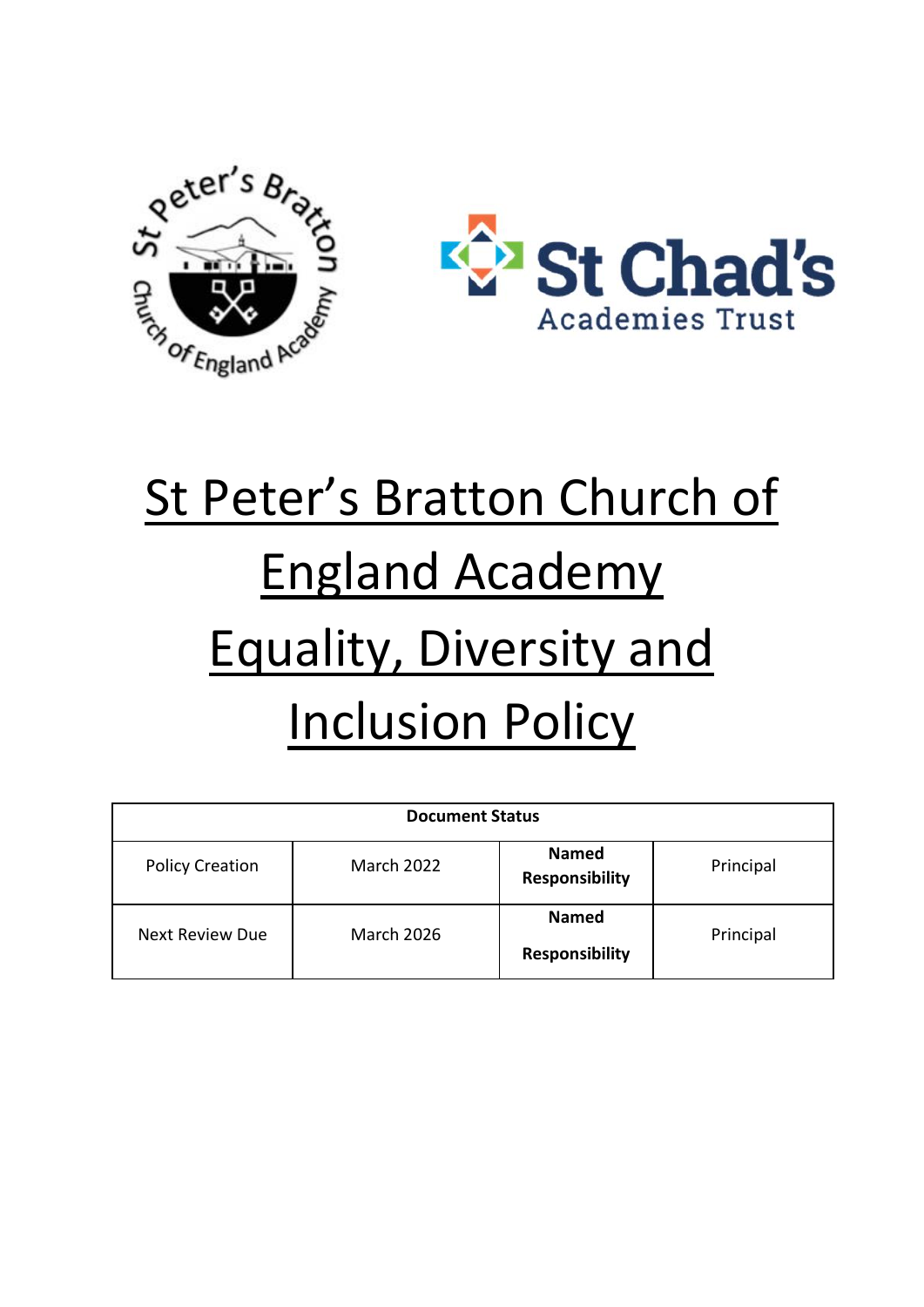**St Peter's Bratton Church of England Academy is committed to equality and valuing diversity and actively supports practices that promote genuine equality of opportunity for all staff and young people.** 

#### **Introduction**

St Peter's Bratton Church of England Academy is committed to promoting a positive and diverse culture in which all staff and young people are valued and supported to fulfil their potential irrespective of their age, disability, race, religion, belief, sex or sexual orientation.

We recognise our obligations under the Equality Act 2010 and are committed to promoting the equality and diversity of all those we work with especially our employees, pupils, young people and visitors. We oppose all forms of unlawful and unfair discrimination, bullying and harassment and will make every effort to comply with the requirements of the Act and its subsequent provisions.

The following groups have been identified as key recipients in terms of the provision of this statement:

- Are being looked after or on the edge of Care
- Have Special Educational Needs / Learning Difficulties and Disabilities
- Are excluded or at risk of exclusion from school
- Are from an ethnic group, including those from Gypsy, Roma, Traveller background
- Have English as an additional language
- Are missing in education
- Have Ill health, including hospitalisation, affecting attendance at school
- Are Not in Education, Employment or Training (NEET)
- Have drug or alcohol abuse
- Are school age / teenage parents
- Are young carers
- Are offending or at risk of offending
- Have mental health issues
- Are in receipt of free school meals
- Live in areas of deprivation
- Gifted and talented
- Are gender questioning or going through transition
- Are Lesbian, Gay or Bisexual

This policy and all associated procedures apply to all staff (including volunteers and students on placement), young people and visitors and should be read in conjunction with the following policies:

- Anti-Bullying Policy
- Complaints Policy
- E-Safety Policy
- Health and Safety Policy
- Management of Behaviour: Rewards and Sanctions Policy
- Educational Visits Policy
- Privacy Policy
- Race Equality Policy
- Safeguarding and Child Protection Policy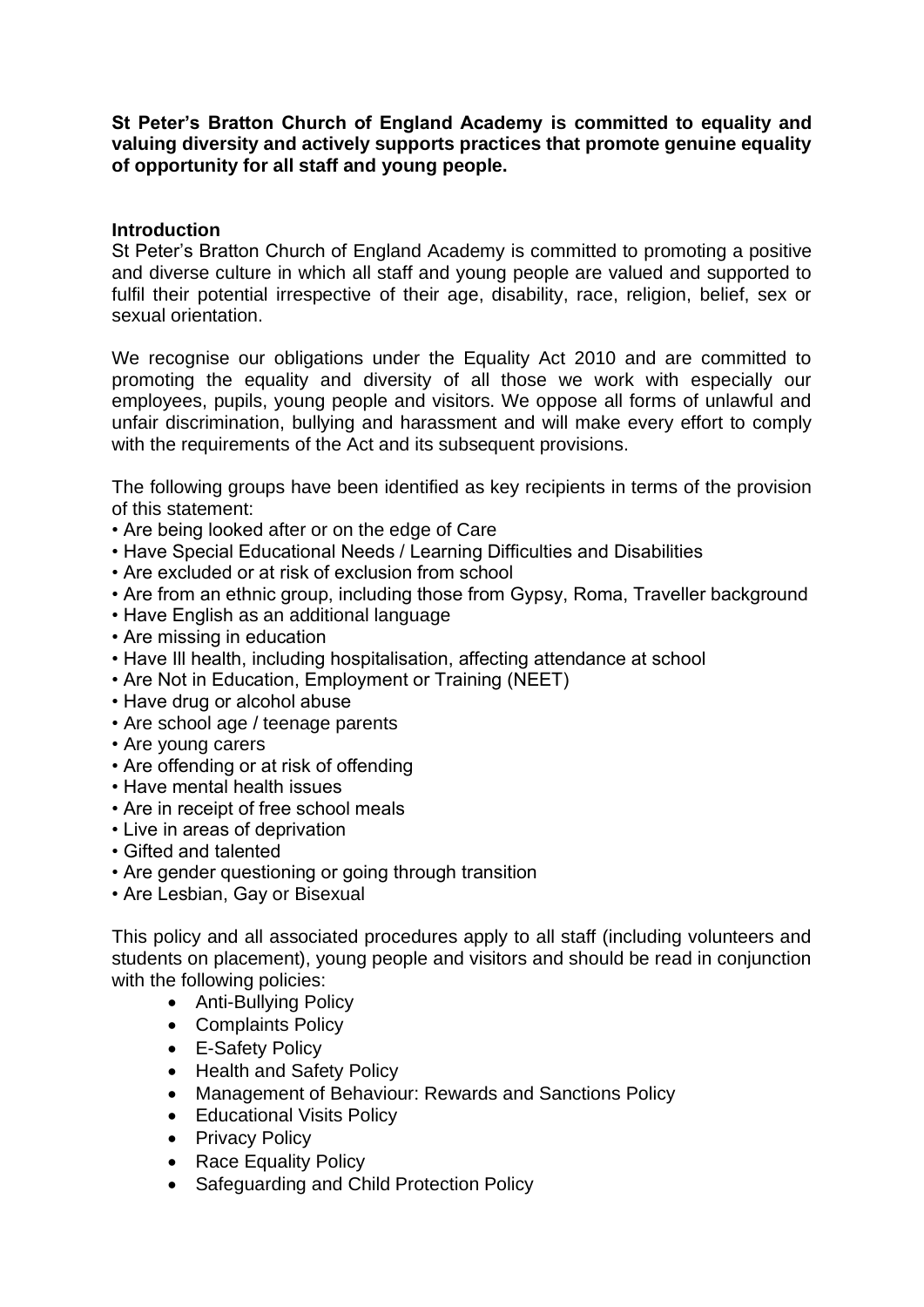• Whistle Blowing Policy

Failure to comply with these policies and procedures may result in disciplinary action. Discriminatory treatment, bullying or harassment of staff or young people by visitors will also not be tolerated.

# **Compliance**

Compliance with the Equality Act 2010 is the responsibility of all members of staff. St Peter's Bratton Church of England Academy does not condone any act of direct discrimination, indirect discrimination, harassment or victimisation. Any breach of this policy may lead to disciplinary action.

# **Definitions**

The Equality Act covers nine protected characteristics upon which discrimination is unlawful:

- age
- disability
- gender reassignment
- marriage and civil partnership
- pregnancy and maternity
- race
- religion or belief
- sex and
- sexual orientation

This Equality Policy for . St Peter's Bratton Church of England Academy brings together all previous policies, schemes and action plans around equality. It includes all the protected characteristics covered under the Equality Act 2010 as well as other aspects, which have the potential to discriminate against or to devalue any individuals within our community. We are further committed to the development of cohesive communities both within our school's physical boundaries and within our local, national and global environments. Our school embraces the aim of working together with others to improve children's educational and wellbeing outcomes, and notes the rights set out in the UN Convention on the Rights of the Child.

Our Equality Policy is inclusive of our whole school community – pupils/students, staff, parents/carers, visitors and partner agencies - who we have engaged with and who have been actively involved in and contributed to its development. The purpose of this Policy is to set out how our practice and policies have due regard to the need to:

- eliminate discrimination, harassment and victimisation
- advance equality of opportunity, and
- foster good relations between groups.

It explains how we aim to listen to and involve pupils, staff, parents and the community in achieving better outcomes for our children and young people.

# **Our school within the wider context**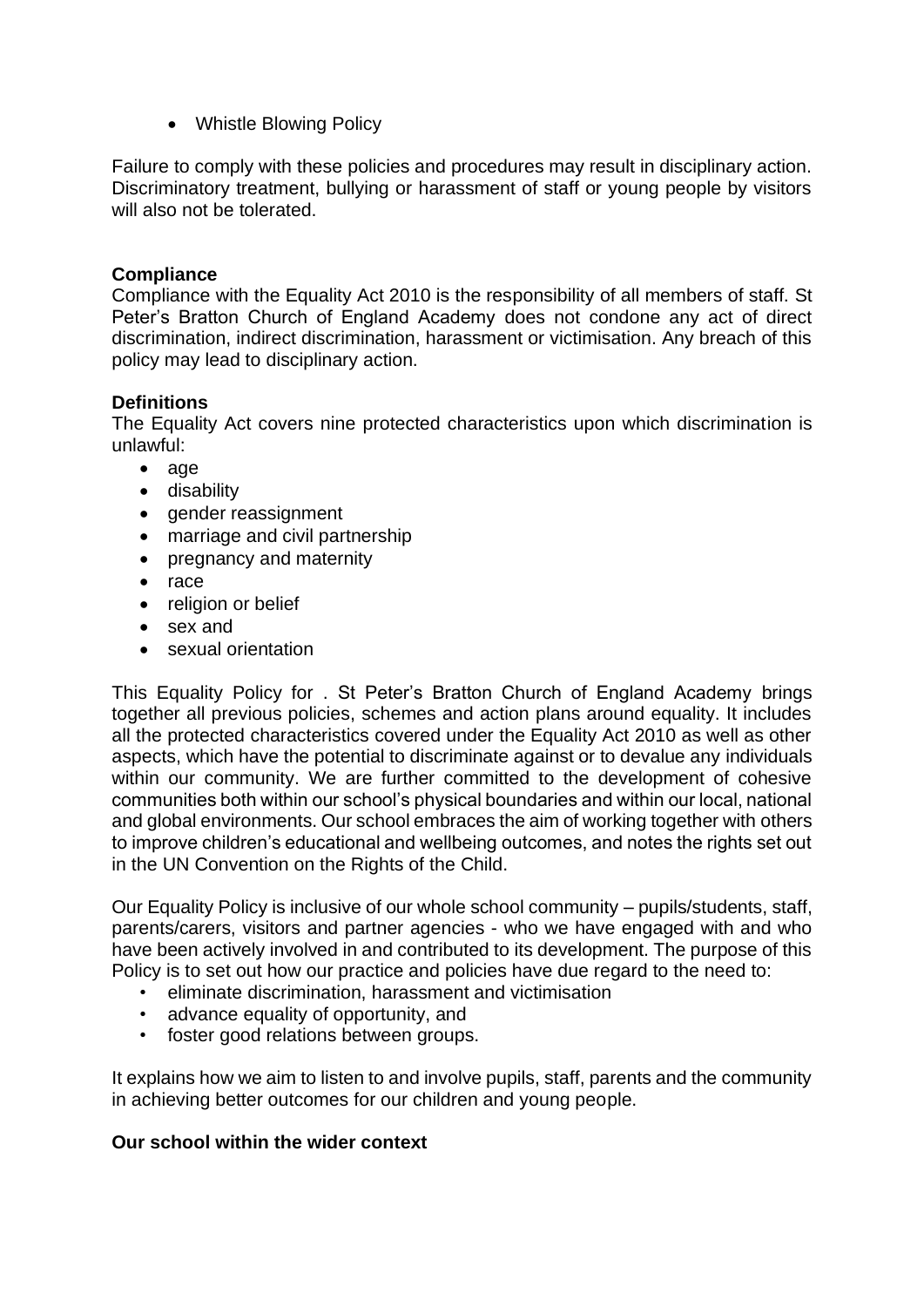The national demographic presents an ever-changing picture in terms of age, ethnicity, disability and social deprivation.

At St Peter's Bratton Church of England Academy ethnic groups other than white made up 19% of the population according to the 2021 school census. According to the ONS, the 2011 national census (last data available) 14% of the population as a whole belonged to an ethnic group other than white.

It is recognised that a wider range of cultural backgrounds at a range of professional levels within St Peter's Bratton Church of England Academy is beneficial. It is also recognised that more data on ethnic minorities should be available in schools.

• The level of reported racist incidents within St Peter's Bratton Church of England Academy over the last year has been very low.

# **Overall aims of our Equality Policy**

- To eliminate discrimination, harassment and victimisation.
- To promote equality of access and opportunity within our school and within our wider community.
- To promote positive attitudes to difference and good relationships between people with different backgrounds, genders, sexual orientation, cultures, faiths, abilities and ethnic origins.

To ensure that equality and inclusive practice are embedded across all aspects of school life the Equality Policy refers to the UN Convention on the Rights of the Child, which includes recognition of a range of educational, wellbeing, and material outcomes. Issues relating to adults within the school community can be embraced under these themes and reflected in the action plan.

# **Our approach**

We seek to embed equality of access, opportunity and outcome for all members of our school community, within all aspects of school life. Make links between the key concepts above and your own school vision of *Enriching lives every day; enabling our school community to learn, achieve and flourish through living 'life in all its fullness'*.

# **We actively seek out opportunities to embrace the following key concepts:**

- Shared Humanity: Identifying commonality and shared values, aspirations and needs underpins our approach to equality. We value our fundamental similarities and universality
- Valuing difference and diversity: We appreciate the richness within our differences and look for ways of celebrating and understanding them better
- Interdependence, interaction and influence: We recognise that, as they evolve, distinct cultures, beliefs and lifestyles will impact on and inform each other
- Social cohesion within our school and within our local community
- Excellence: We aim to inspire and recognise high personal and collective achievement throughout our community, the UK and the wider world. Excellence is to be found everywhere
- Personal and cultural identity: We will provide opportunities to explore and value the complexity of our personal and cultural identities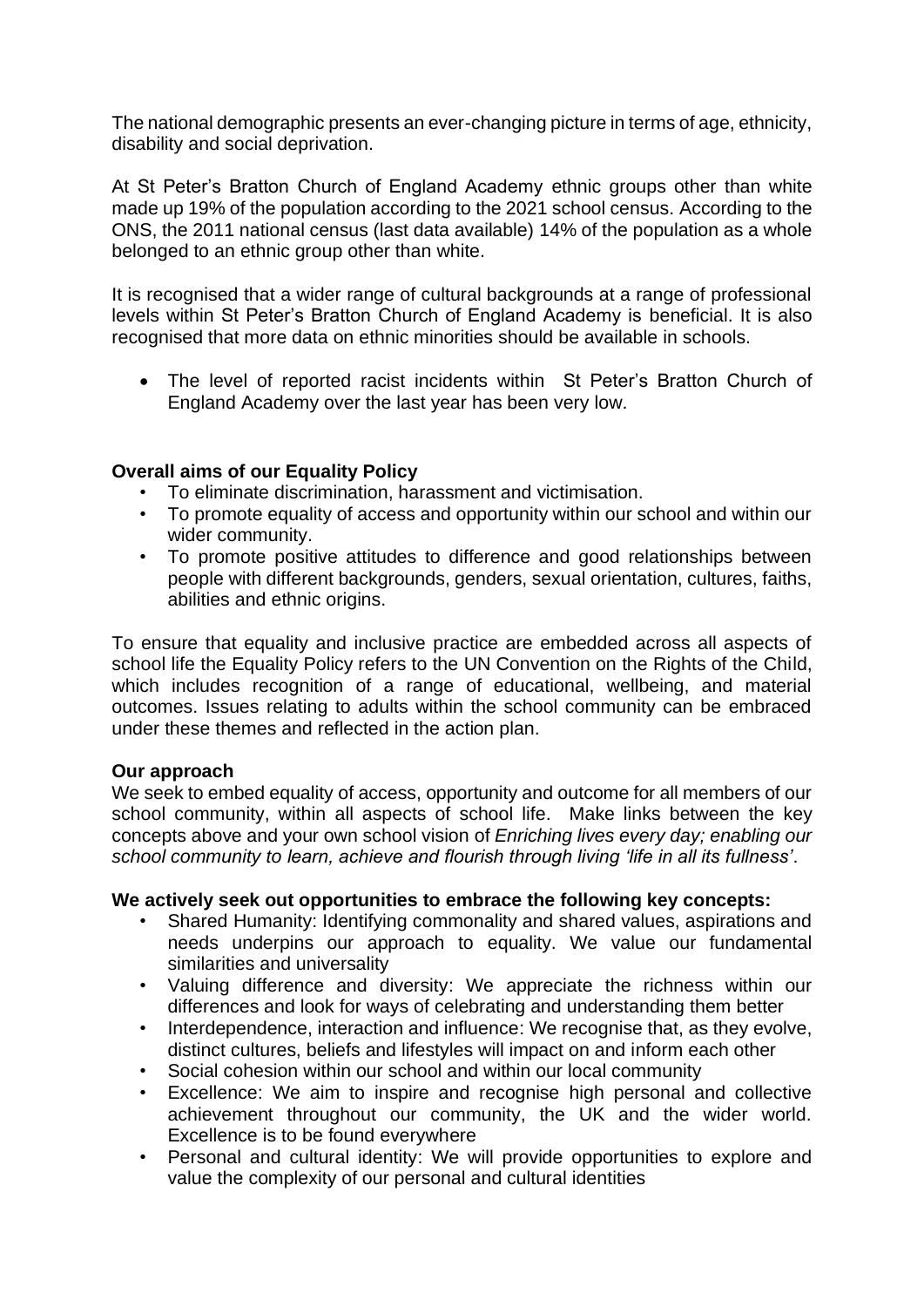• Fairness and social justice: We will develop our understanding of the inequality that exists in society and explore ways of individually and collectively promoting a more equitable society

#### **Our vision statement about Equality**

St Peter's Bratton Church of England Academy school seeks to foster warm, welcoming and respectful environments, which allow us to question and challenge discrimination and inequality, resolve conflicts peacefully and work and learn free from harassment and violence.

We recognise that there are similarities and differences between individuals and groups but we will strive to ensure that our differences do not become barriers to participation, access and learning and to create inclusive processes and practices, where the varying needs of individuals and groups are identified and met. We therefore cannot achieve equality for all by treating everyone the same.

We will build on our similarities and seek enrichment from our differences and so promote understanding and learning between and towards others to create cohesive communities.

#### **Our duties**

We recognise and accept our equality duties as set out in the Equality Act 2010 and have sought to involve the whole school community in the process in order to ensure better outcomes for all. We have due regard to the need to ensure that persons with a protected characteristic are not disproportionately, negatively impacted as a result of our decision or policy making. We positively foster good relations between different groups of pupils and the wider school community.

We will actively seek to make reasonable adjustments, where there is a need to ensure that a disabled person has the same access to everything as a non-disabled person, as far as is reasonable. We will take positive and proactive steps to remove, reduce or prevent the obstacles faced by a disabled individual, as far as is reasonable. For further information, visit the Equality and Human Rights Commission website at: [www.equalityhumanrights.com](http://www.equalityhumanrights.com/)

We will ensure we identify opportunities for promoting our vision, the key concepts and our duties on equality legislation across all aspects of school life, including the provision of extended services.

These opportunities are likely to include all or some of the following, dependent on our current priorities.

- the engagement, participation and involvement of a broad and diverse range of children, young people, their parents and partner agencies
- preparation for entry to the school
- school policies
- breaks and lunchtimes
- the provision of school meals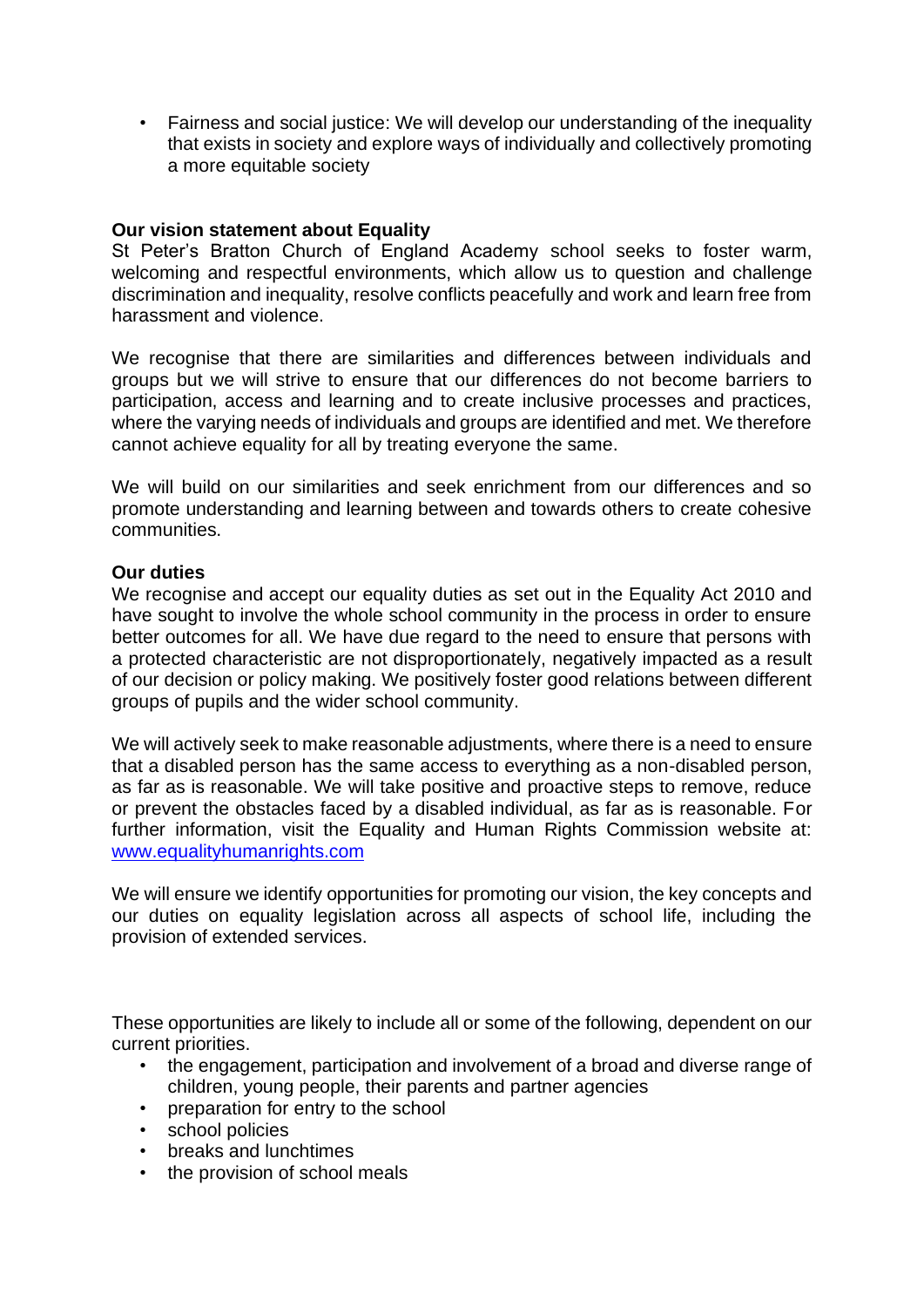- interaction with peers
- opportunities for assessment and accreditation
- exam arrangements
- behaviour management approach and sanctions
- exclusion procedures
- school clubs, activities and school trips
- the school's arrangements for working with other agencies
- preparation of pupils for the next phase of education
- learning and teaching and the planned curriculum
- classroom organisation
- timetabling
- grouping of pupils
- homework
- access to school facilities
- activities to enrich the curriculum, for example, a visitor to the school or Theatres/ workshops within school.
- school sports
- employees' and staff welfare

#### **The roles and responsibilities within our school community**

Our Principal will:

- ensure that staff, parents/carers, pupils/students and visitors and contractors are engaged in the development of and informed about the Equality Policy
- oversee the effective implementation of the policy
- ensure staff have access to training which helps to implement the policy
- develop partnerships with external agencies regarding the policy so that the school's actions are in line with the best advice available
- monitor the policy and report to the Governing Body at least annually on the effectiveness of the policy and publish this information
- ensure that the Senior Leadership team is kept up to date with any development affecting the policy or actions arising from it

Our Local Academy Committee will**:** 

- support the Principal in implementing any actions necessary
- engage with parents and partner agencies about the policy
- evaluate and review the policy annually and the objectives every 4 years.

Our Senior Leadership Team will:

- have responsibility for supporting other staff in implementing this Policy
- with the Principal, provide advice/support in dealing with any incidents/issues
- assist in implementing reviews of this policy as detailed in the SIP.

Our Subject Co-ordinators will:

• be responsible for reviewing and monitoring curriculum policies and planning in their own subject areas to ensure that race equality is promoted.

Our pupils/will: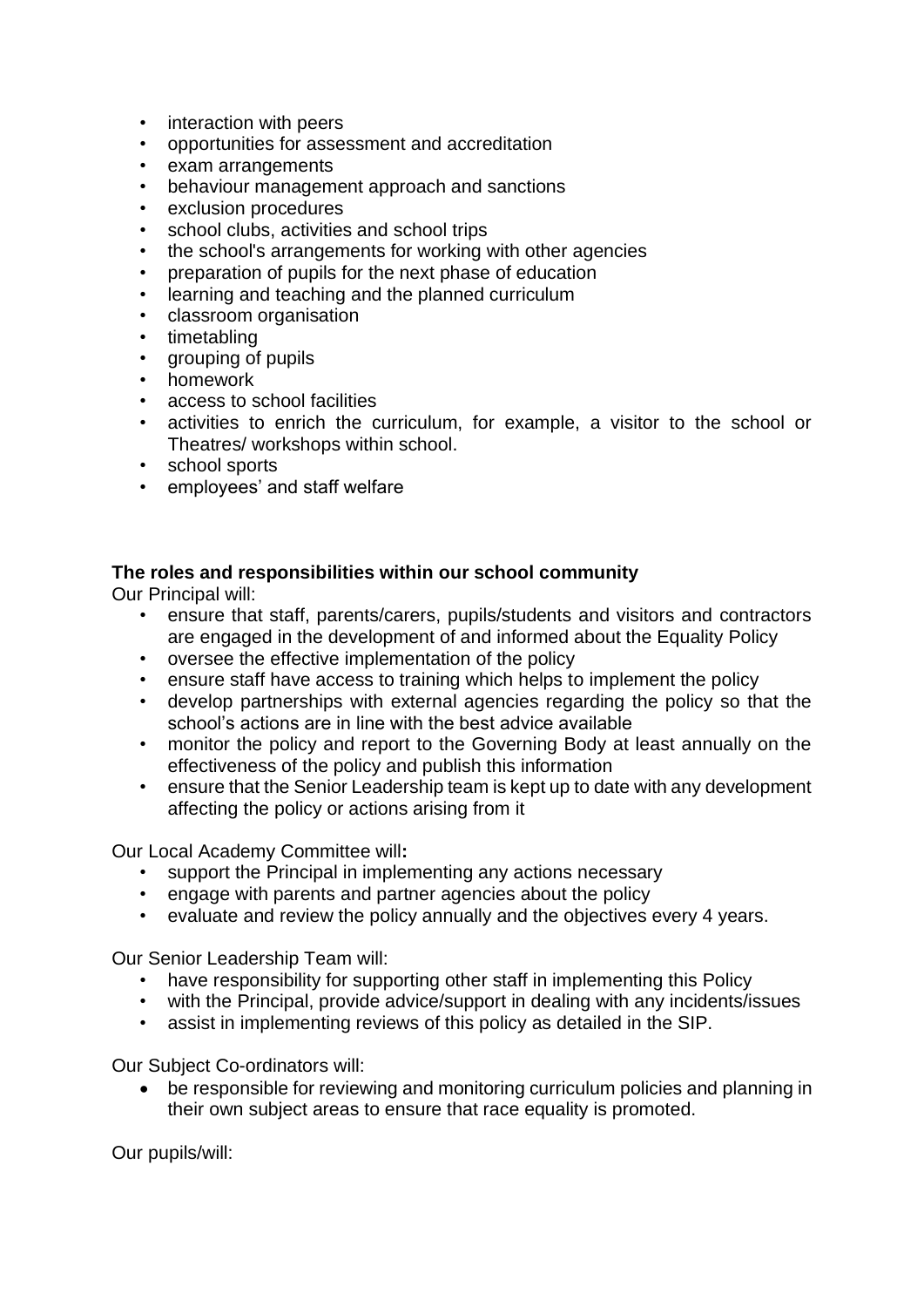- be involved in the development of the Policy and will understand how it relates to them, appropriate to age and ability
- be expected to act in accordance with the Policy
- be encouraged to actively support the Policy.

Our parents/carers will:

- be given accessible opportunities to become involved in the development of the Policy
- have access to the Policy through a range of different media appropriate to their requirements
- be encouraged to actively support the Policy
- be encouraged to attend any relevant meetings and activities related to the **Policy**
- be informed of any incident related to this Policy which could directly affect their child.

Our school staff will:

- be involved in the development of the Policy
- be fully aware of the Equality Policy and how it relates to them
- understand that this is a whole school issue and support the Equality Policy
- make known any queries or training requirements.
- Relevant voluntary or community groups and partner agencies will:
- Be encouraged to support the Policy
- Be encouraged to attend any relevant meetings and activities related to the Policy.

Relevant voluntary or community groups and partner agencies will:

- Be encouraged to support the Policy
- Be encouraged to attend any relevant meetings and activities related to the Policy.

# **How we developed our Policy - Using information**

We have used data and other information about our school, and Telford & Wrekin Equality and Diversity audits which helped us to analyse whether what we are planning potentially has a differential impact on one or more particular group (either positively or negatively). This helped us to ensure that there is no unlawful discrimination against certain individuals or groups and that the positive duties are promoted. This helped to ensure we meet the diverse needs of our pupils/students and staff and that diversity, equality and inclusion run through all areas of school life.

In addition, we know our school well because we regularly collect information about ourselves in a variety of ways and other people help us to do this. This includes pupil achievement and progress data, IDACI indexing and other information about the school and community.

OFSTED inspection report on equality issues during our inspection. We collect a range of information relating to incidents of harassment and bullying including those relating to racism, homophobia, faith, disability and gender.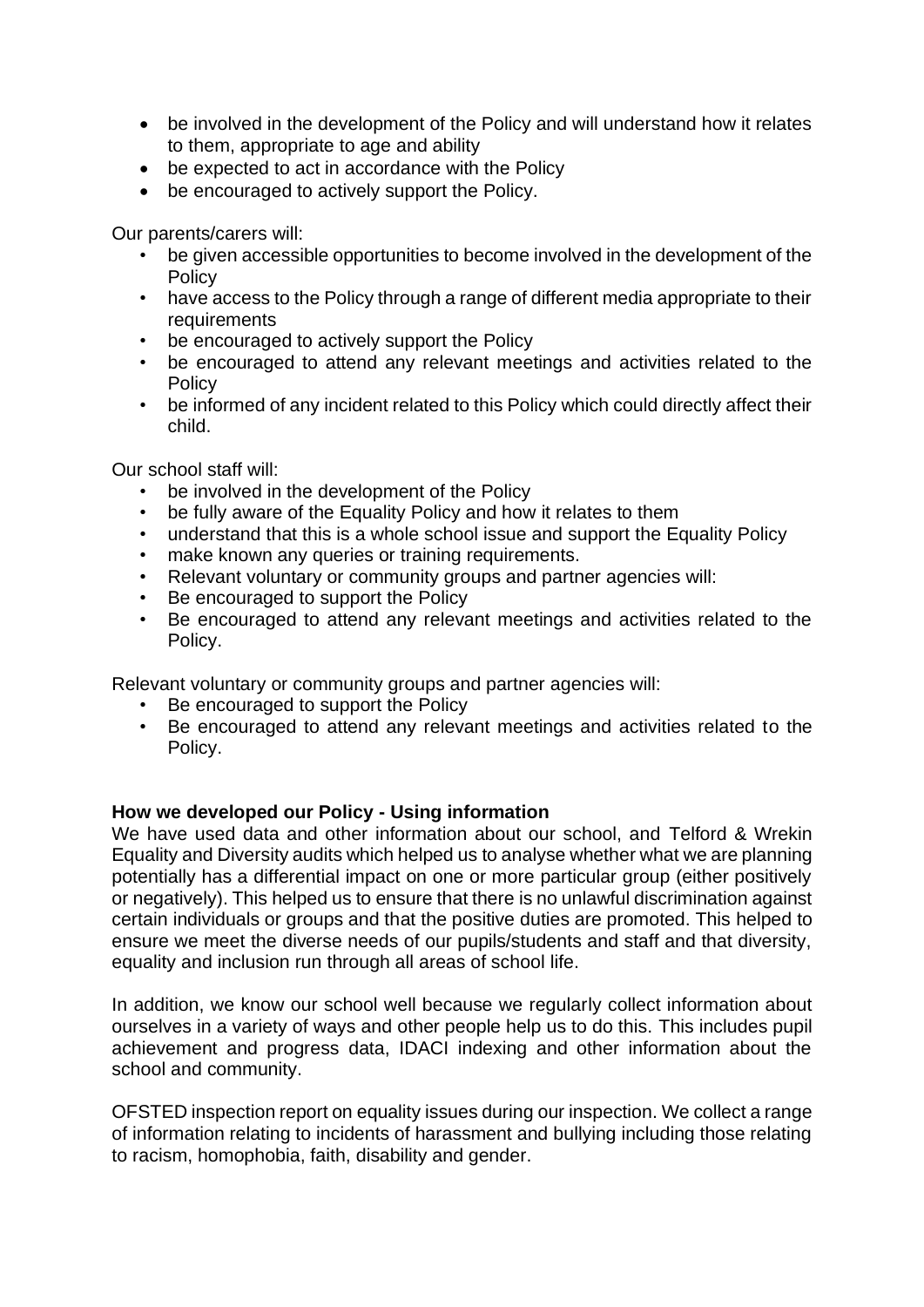We also value more qualitative information, which may be given to us through pupil/learner voice mechanisms or less formally.

MDT provides us with a range of services which support the equality agenda and helps us to identify our strengths and those areas requiring action.

We have established good links with our local and our wider community as opportunities arise and welcome them into our school. From them, we learn/ will learn about equality issues outside school and can establish mechanisms for addressing them within school.

By listening to those within our community and to our partners, we are able to identify new areas of work, improve existing approaches and focus our energy where it is required.

# **Our Staff**

We comply fully with legislation, which protects our staff (including teachers, teaching assistants, supervisors and student teachers) from discrimination based on the protected characteristics. With regard to disability, we make such reasonable adjustments as are necessary to prevent a disabled person being at a substantial disadvantage in comparison with people who are not disabled.

This includes discrimination in relation to recruitment, terms and conditions, promotions, transfers, dismissals, training and employment practices (such as dress codes) and disciplinary procedures. We make efforts to ensure that the diversity of our workforce reflects that of our local community and wider society. In accordance with the Equality Act we do not enquire about the health of an applicant until a job offer has been made or require job applicants to complete a generic 'all encompassing' health questionnaire as part of the application procedure.

We will ensure the safety and well-being of our staff and take seriously and act on incidents of harassment and discrimination recognising that our staff may be either victims or perpetrators.

There are some specific exceptions to the religion or belief provisions of the Equality Act for employment by schools designated as having a religious character.

See Department of Education website for further guidance on this:

<https://www.gov.uk/government/publications/equality-act-2010-advice-for-schools> We interpret our duties positively; take the necessary actions to remove barriers to inclusion and work hard to ensure a safe, positive and inclusive environment.

Our staff team have undertaken training to help them understand their equality duties/and or the differing needs of protected groups within our school community. We have mechanisms in place to identify areas for development.

# **Admissions policy**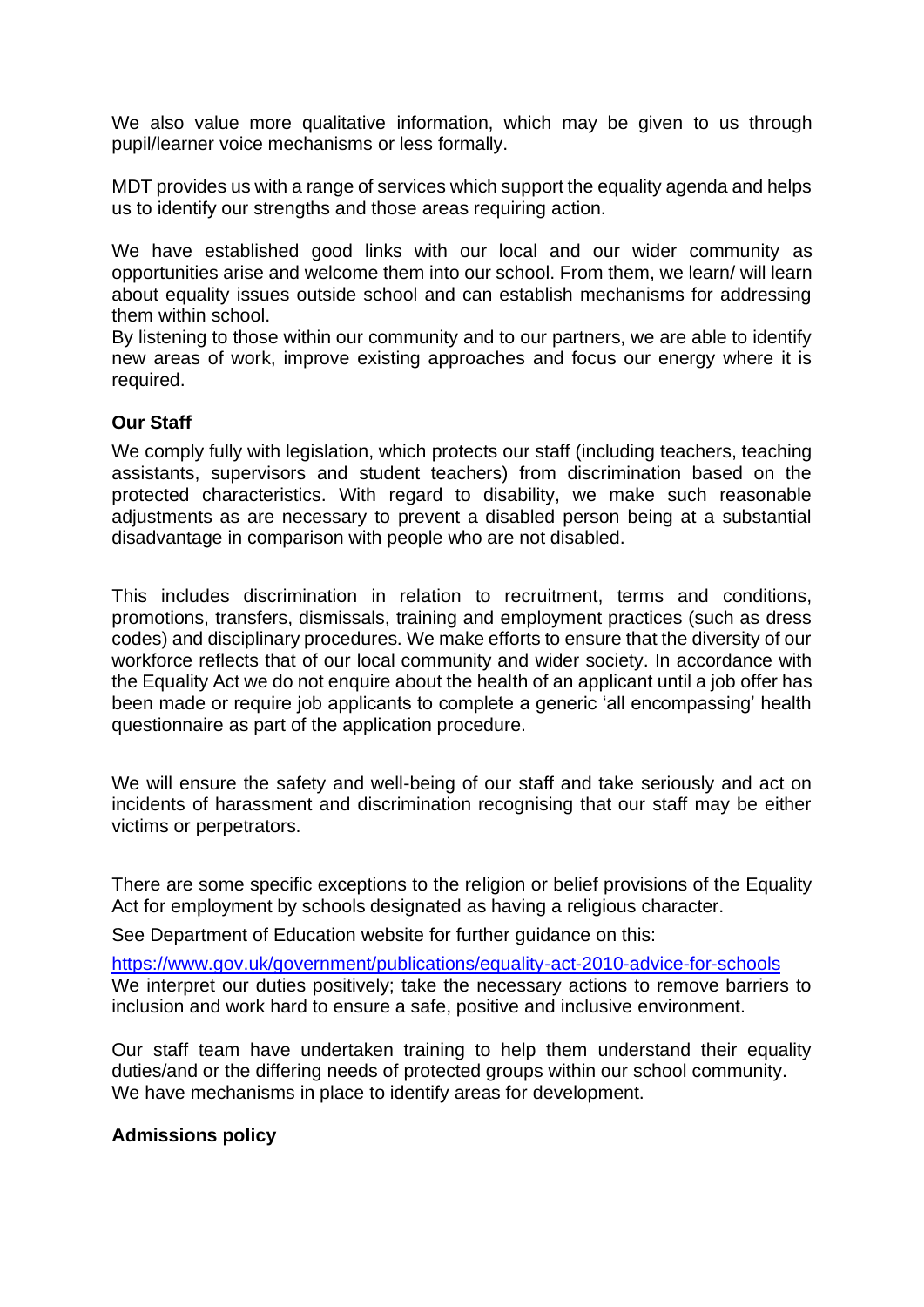Our admissions criteria are defined under the admissions policy and are applied consistently to every young person, irrespective of any protected characteristic. The Academy is its own admission authority.

#### **Curriculum delivery**

The curriculum is crucial to tackling inequalities for pupils including gender stereotyping, preventing bullying and raising attainment for certain groups. The principles of equality and diversity are embedded in our academic and social curriculum.

Positive and proactive steps will be taken to prevent discrimination against, or victimisation of, any young person in the provision of education or access to any benefit, facility or service including educational trips, work experience and leisure activities.

#### **Exclusion policy (withing behaviour policy)**

The decision to suspend or exclude a child for a fixed period or permanently is a **last resort** and will follow the latest government guidance at the time. Our exclusion criteria are defined under the exclusion policy and are applied consistently to every young person, irrespective of any protected characteristic.

#### **Recruitment and selection**

All employees, whether part-time, full-time, temporary or permanent will be treated fairly and equally.

We will avoid unlawful discrimination in all aspects of employment including recruitment, promotion, opportunities for training, pay and benefits, discipline and selection for redundancy. Selections will be made on the basis of aptitude, ability and/or merit, where appropriate.

Where appropriate, St Peter's Bratton Church of England Academy will endeavour to make all reasonable and effective adjustments during the recruitment and selection process. Where recruitment and selection is carried out by a third party, on behalf of , St Peter's Bratton Church of England Academy, we will take all reasonable steps to ensure they adhere to the principles of this policy.

#### **Complaints and grievances**

If an individual believes that they have been discriminated against, harassed or victimised, they are asked to follow our complaints or grievance procedure.

# **Responding to hate or prejudice-based incidents and bullying**

We recognise that hate incidents or prejudice –based bullying behaviour is driven by negative assumptions, stereotypes or misinformation. These are then directed against an individual or group, based on difference (real or perceived), and linked to, for example, racism, homophobia, negative views of disabled people or sexism. We will take action to prevent, challenge and eliminate any such behaviour.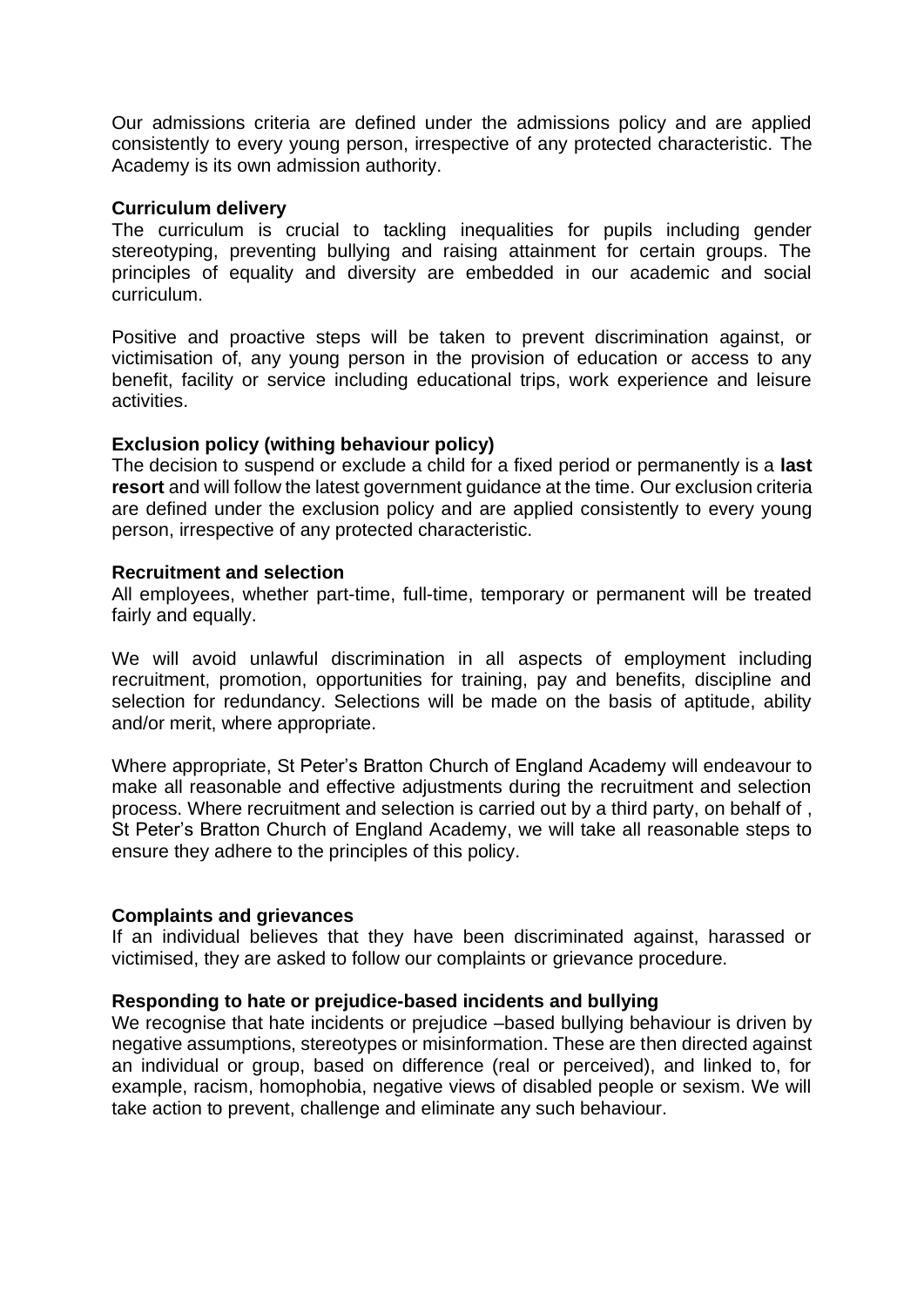We recognise that we as individuals and society often struggle with difference of any kind (perceived or actual), which can result in seizing upon the most visible sign of difference e.g. skin colour or disability.

Through our school ethos and curriculum, we want our pupils/students to understand better the diversity that exists in society. We want to provide opportunities for them to explore the subtleties and complexities in order to prevent and respond to incidents and situations. We will address the experience, understanding and needs of the victim, the perpetrator, bystanders and the wider school community through our actions and responses.

We will record all hate incidents and prejudice based bullying. We will use this information to identify trends and patterns, so that we have approaches in place to provide appropriate responses in terms of support for victims and their families, sanctions and support for perpetrators and their families and education for our children, young people and communities.

How we deal with bullying is explained in our Anti-Bullying Policy.

#### **Implementation, monitoring, evaluation and review**

This policy was published on date of publication. It will be actively promoted and disseminated.

We will report at least annually on the policy and analyse whether our policy and related objectives have furthered the aims of the general equality duty and in particular educational outcomes for all within our school community with reference to the protected groups.

The designated senior member of staff with overall responsibility for the implementation, monitoring and evaluation of the 'Equality and Diversity Policy' is the Principal, who is supported by our Senior Leadership Team and our Local Academy Committee who have agreed and published this policy which sets out our priorities and supports these with specific and measurable objectives.

The designated member of staff is also responsible for ensuring that all young people, staff, parents/carers and placing local authorities are aware of our policy. Additional support would also be provided to any parent or significant person, wishing to know more about the policy and procedures outlined above. A copy of this policy document is available for inspection on the premises during office hours and an electronic copy is posted on our website.

This policy document will be reviewed and publicised in writing, at least annually and, if necessary, more frequently in response to any significant incidents or new developments in national, local and organisational policy, guidance and practice.

This policy will be evaluated and monitored for its impact on pupils, staff, parents and carers from the different groups that make up our school. We will endeavour to publish our equality objectives for this academic year.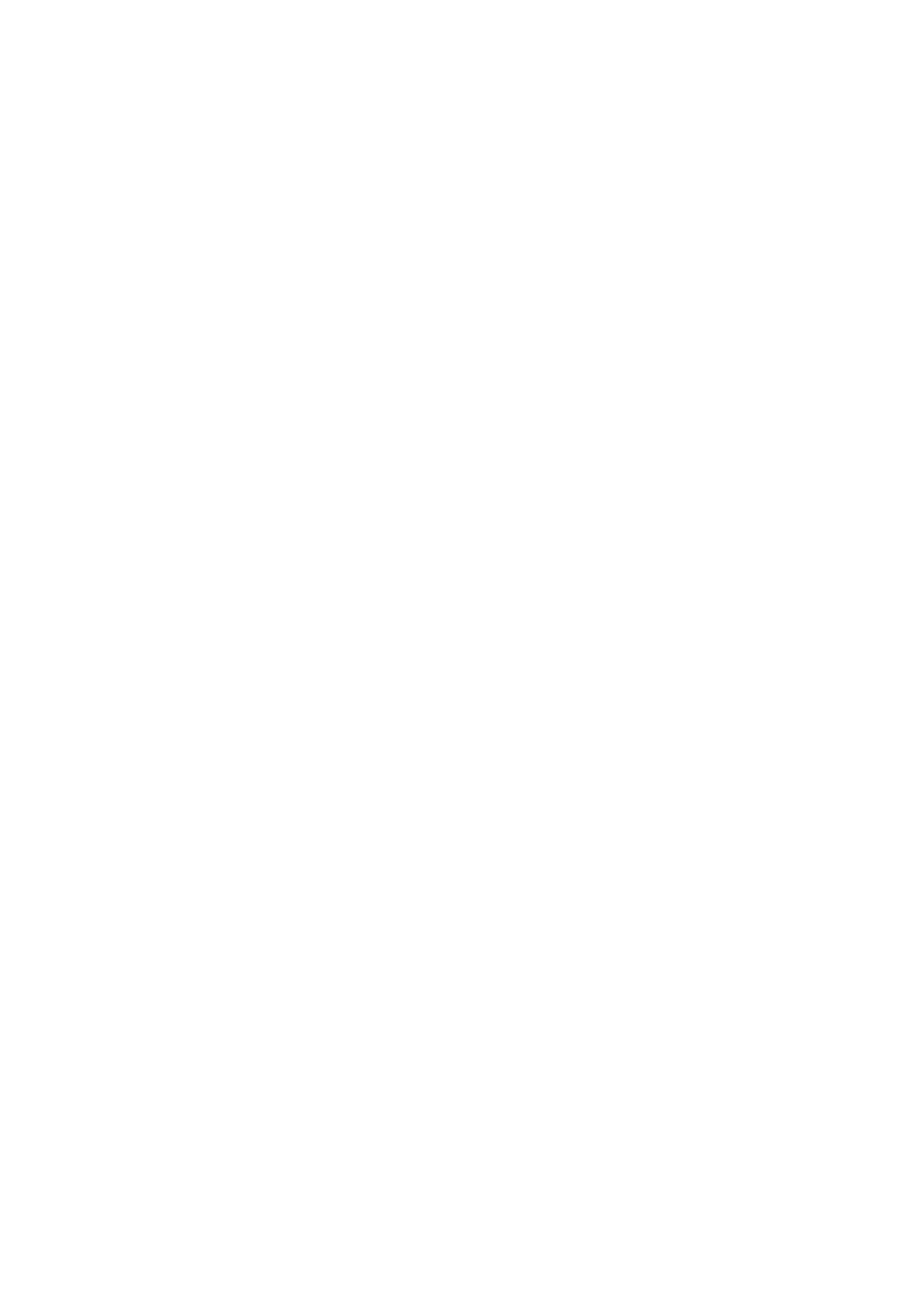# **Appendix 1**

# **Legal Duties:**

This school welcomes its duties under the Equality Act 2010. We are committed to:

- 1. The Public Sector Equality Duty
- 2. The Specific Duties

# **The Public Sector Equality Duty**

The Public Sector Equality Duty under the Equality Act 2010 places a duty on schools to have due regard to the need to:

- Eliminate discrimination and other conduct that is prohibited by the Act
- Advance equality of opportunity between people who share a protected characteristic and persons who do not share it
- Foster good relations across all characteristics- between people who share a protected characteristic and people who do not share it.

# **The Specific Duties**

The specific duties require us to:

(a) Publish information to demonstrate how they are complying with the Public Sector Equality Duty

(b) Prepare and publish equality objectives.

# **Protected characteristics**

It is unlawful for a school to discriminate against a pupil or prospective pupil by treating them less favourably because of their:

- sex
- race
- disability
- religion or belief
- sexual orientation
- gender reassignment
- pregnancy or maternity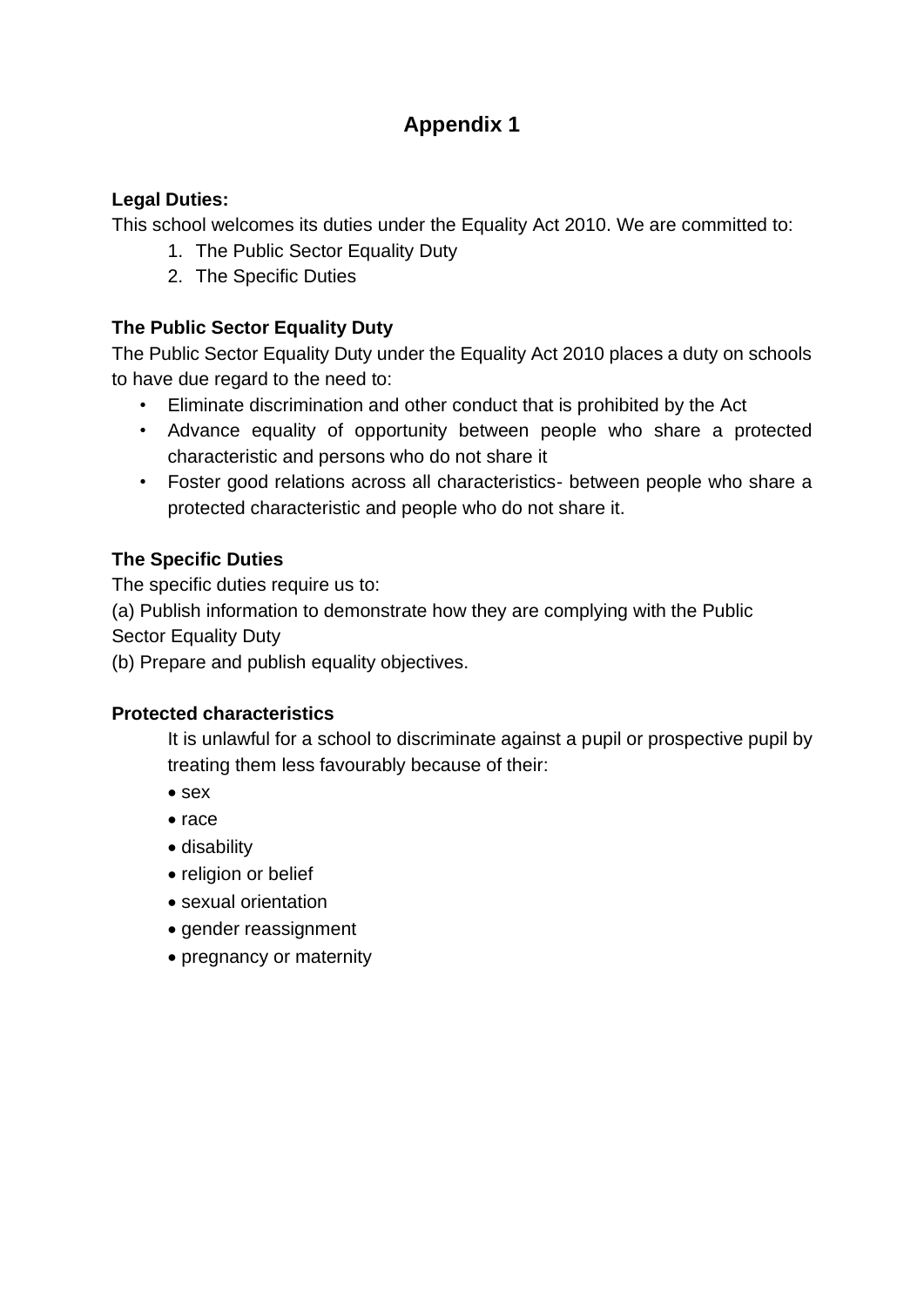# **Appendix 2**

#### **Types of unlawful discrimination**

**Direct discrimination** occurs when someone is treated less favourably than another person because of a protected characteristic (age, disability, gender reassignment, marriage and civil partnership, pregnancy and maternity, race, religion or belief, sex sexual orientation).

**Discrimination by association** is direct discrimination against someone because they associate with another person who possesses a protected characteristic.

**Perception discrimination** is direct discrimination against an individual because others think they possess a particular protected characteristic. It applies even if the person does not actually possess that characteristic.

*Indirect Discrimination* occurs when a condition, provision, policy or practice applies to everyone but particularly disadvantages people who share a protected characteristic and it cannot be shown to be a proportionate means of achieving a legitimate aim.

**Discrimination arising from disability** occurs when you treat a disabled person unfavourably because of something connected with their disability and cannot justify such treatment. Discrimination arising from disability is different from direct and indirect discrimination.

*Harassment* occurs when a person is subject to "unwanted conduct related to a relevant protected characteristic, which has the purpose or effect of violating an individual's dignity or creating an intimidating, hostile, degrading, humiliating or offensive environment for that individual".

*Third-party harassment* occurs where, during the course of their duties, an employee is harassed by an individual or individuals who are not under the direct control of Arc School and the harassment relates to a protected characteristic.

*Victimisation* occurs when an individual is subject to a detriment because they have made an allegation of, or given evidence about, the treatment of any individual (including themselves) who has been subject to any of the above.

Any individual making allegations of a false, malicious or vexatious nature would not be protected against victimisation and will be subject to disciplinary action.